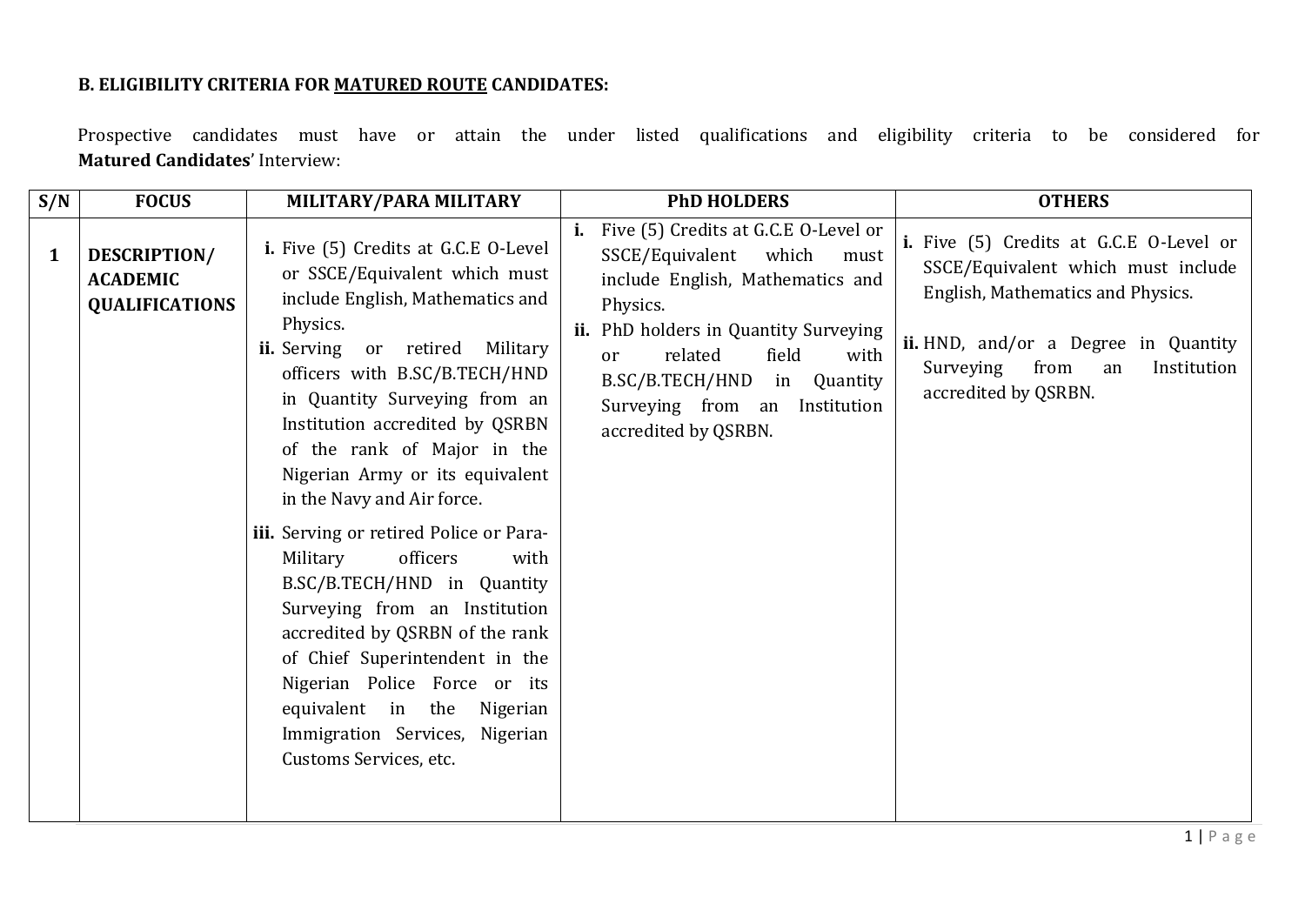| $\mathbf{2}$ | <b>AGE</b>                                                              | Not Applicable                                                                                                                                                                                                                                                                                                                                | of<br>submitting<br>the<br>the<br>time<br>application.                                                                                                                                                                                                                                                 | <b>i.</b> Minimum of Forty (40) years as at <b>i.</b> Minimum of Forty-five (45) years as at<br>the time of submitting the application.                                                                                                                                                                                                                                                                                           |
|--------------|-------------------------------------------------------------------------|-----------------------------------------------------------------------------------------------------------------------------------------------------------------------------------------------------------------------------------------------------------------------------------------------------------------------------------------------|--------------------------------------------------------------------------------------------------------------------------------------------------------------------------------------------------------------------------------------------------------------------------------------------------------|-----------------------------------------------------------------------------------------------------------------------------------------------------------------------------------------------------------------------------------------------------------------------------------------------------------------------------------------------------------------------------------------------------------------------------------|
| 3            | <b>EXPERIENCE</b>                                                       | Not Applicable                                                                                                                                                                                                                                                                                                                                | i. Postgraduate Research OR Practical<br>experience in Quantity Surveying<br>must not be less than 15 years.                                                                                                                                                                                           | i. Post graduate practical experience in<br>Quantity Surveying must not be less<br>than 15 years.<br>ii. Position in Service:<br>He/She must have attained a senior<br>position of not less than Grade 13 in<br>the Civil Service or equivalent position<br>of responsibility in the Management<br>position in Private Sector.                                                                                                    |
| 4            | <b>CONTINUING</b><br><b>PROFESSIONAL</b><br><b>DEVELOPMENT</b><br>(CPD) | i. Evidence of 100 CPD points, out of<br>which 40 must have obtained<br>within the last three (3) years<br>preceding the date of application<br>or<br>ii. In the alternative applicants shall<br>show evidence of having attended<br>Approved<br>Training<br>Course/Modules from the QS<br>Academy.<br>iii. Evidence of active involvement at | i. Evidence of 100 CPD points out of<br>which 40 must have been obtained<br>the<br>within<br>last<br>three (3) years preceding the date of<br>application or<br>ii. In the alternative, applicant shall<br>show evidence of having attended<br>Approved Training Course/Module<br>from the QS Academy. | i. Evidence of 100 CPD points out of<br>which 40 must have been obtained<br>within the last three (3) years<br>preceding the date of application or<br>ii. In the alternative applicants shall show<br>evidence of having attended Approved<br>Training Course/Modules from the QS<br>Academy.<br>iii. Evidence of active involvement at <b>iii.</b> Evidence of active involvement at the<br>Chapter's level including financial |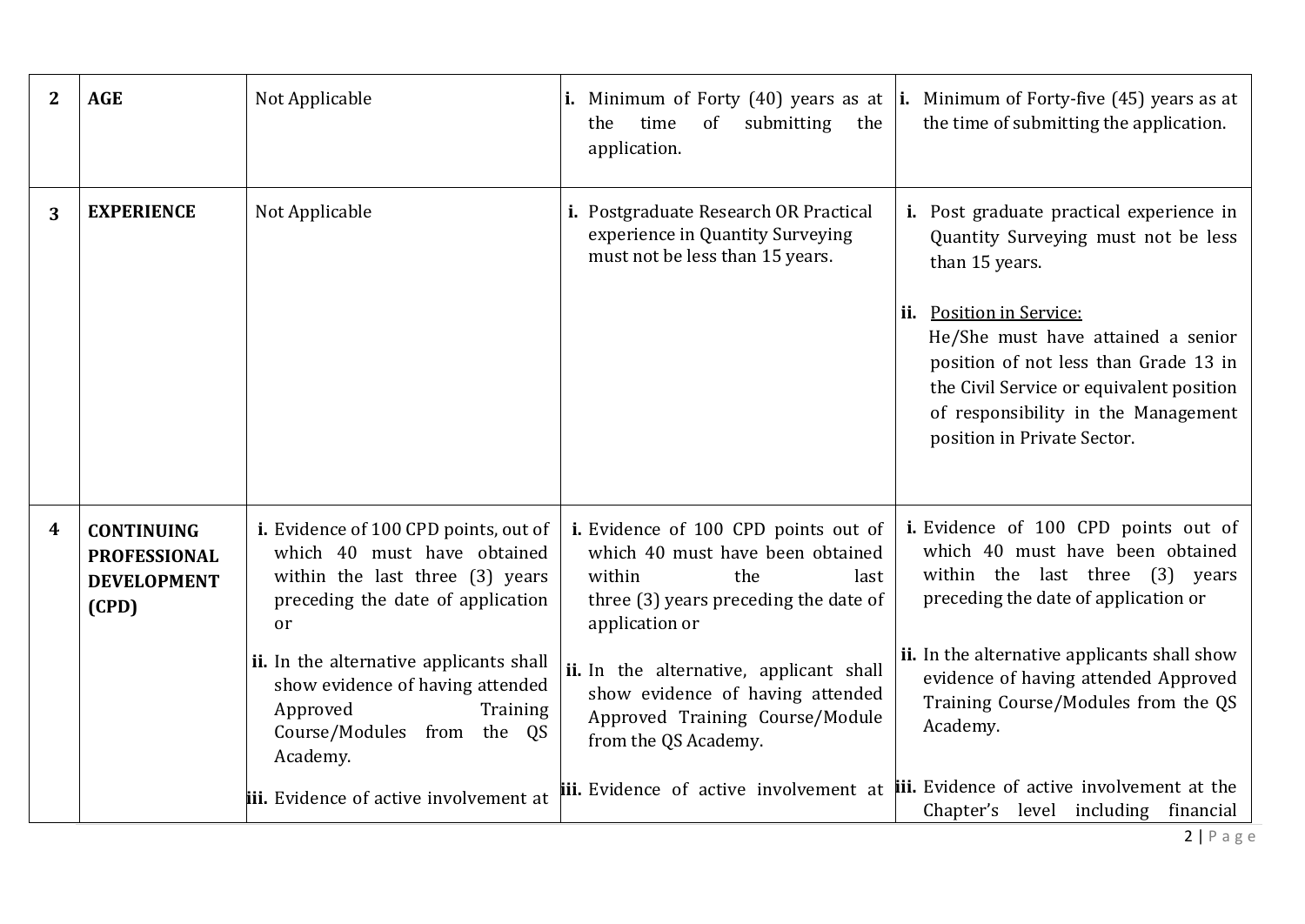|   |                                                              | Chapter's level including<br>the<br>financial contributions to the<br>activities of the Institute. | including<br>Chapter's<br>level<br>the<br>financial<br>contributions<br>the<br>to<br>activities of the Institute.                                                                                                                                                                                                                                                                                                                                                     | contributions to the activities of the<br>Institute.                                                                                                                                                                                                                                                                                                                                                                                                                                                                                                                                                                                                                                                                                                                                                                                                                                                                  |
|---|--------------------------------------------------------------|----------------------------------------------------------------------------------------------------|-----------------------------------------------------------------------------------------------------------------------------------------------------------------------------------------------------------------------------------------------------------------------------------------------------------------------------------------------------------------------------------------------------------------------------------------------------------------------|-----------------------------------------------------------------------------------------------------------------------------------------------------------------------------------------------------------------------------------------------------------------------------------------------------------------------------------------------------------------------------------------------------------------------------------------------------------------------------------------------------------------------------------------------------------------------------------------------------------------------------------------------------------------------------------------------------------------------------------------------------------------------------------------------------------------------------------------------------------------------------------------------------------------------|
| 5 | <b>RECORD OF</b><br><b>PROFESSIONAL</b><br><b>EXPERIENCE</b> | Not Applicable                                                                                     | i. A report evidencing teaching and/or<br>research experience achieved by the<br>candidates during his or her period<br>of engagement in Quantity Surveying<br>related duties and activities must be<br>submitted.<br>ii. The report must contain a brief<br>resume of the candidate, including<br>experience gained.<br>Establishment must attest on the<br>Establishment's letter headed paper<br>on the candidate's ability and<br>readiness for final assessment. | i. A report evidencing professional<br>experience achieved by the candidates<br>during his or her period of working in<br>Quantity Surveying related duties and<br>activities must be submitted.<br>ii. The report must contain a brief<br>resume of the candidate, including<br>experience<br>gained<br>and<br>stating<br>progress made.<br>iii. Candidate's Superior in his/her iii. Candidate's Superior in his/her<br>Establishment must attest on the<br>Establishment's letter headed paper<br>the candidate's ability and readiness<br>for final assessment.<br><b>iv.</b> A report of a completed or on-going<br>project in which the candidate was or<br>involved,<br>demonstrating<br>is<br>the<br>candidate's<br>approach<br>and<br>understanding of the tasks<br>and<br>activities. The report must be of a<br>minimum of 2500 words but not more<br>than 3500 words and should contain<br>the following: |